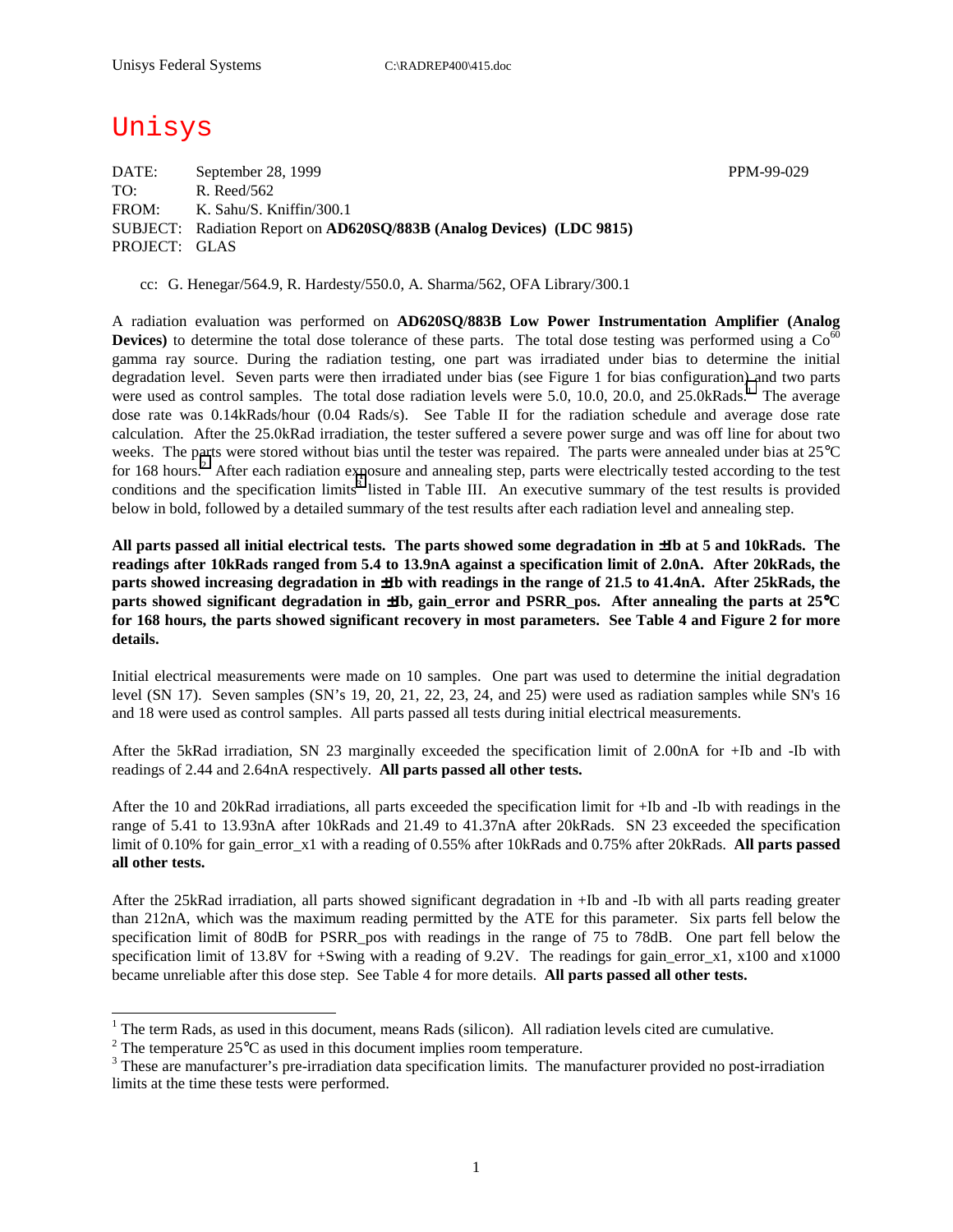After annealing the parts for 168 hours at 25°C, significant recovery was seen in most parameters. However, the parts showed a slight increase in Iio with three parts marginally exceeding the specification limit. All parts showed complete recovery in PSRR\_pos, +Swing, gain\_error\_x10, x100, and x1000.

Table IV provides a summary of the test results with the mean and standard deviation values for each parameter after each irradiation exposure and annealing step.

Any further details about this evaluation can be obtained upon request. If you have any questions, please call us at (301) 731-8954.

#### \_\_\_\_\_\_\_\_\_\_\_\_\_\_\_\_\_\_\_\_\_\_\_\_\_\_\_\_\_\_\_\_\_\_\_\_\_\_\_\_\_\_\_\_\_\_\_\_\_\_\_\_\_\_\_\_\_\_\_\_\_\_\_\_\_\_\_\_\_\_\_\_\_\_\_\_\_\_\_\_\_\_\_\_\_\_\_\_\_\_\_ ADVISORY ON THE USE OF THIS DOCUMENT

The information contained in this document has been developed solely for the purpose of providing general guidance to employees of the Goddard Space Flight Center (GSFC). This document may be distributed outside GSFC only as a courtesy to other government agencies and contractors. Any distribution of this document, or application or use of the information contained herein, is expressly conditional upon, and is subject to, the following understandings and limitations:

(a) The information was developed for general guidance only and is subject to change at any time;

(b) The information was developed under unique GSFC laboratory conditions which may differ substantially from outside conditions;

(c) GSFC does not warrant the accuracy of the information when applied or used under other than unique GSFC laboratory conditions;

(d) The information should not be construed as a representation of product performance by either GSFC or the manufacturer;

(e) Neither the United States government nor any person acting on behalf of the United States government assumes any liability resulting from the application or use of the information.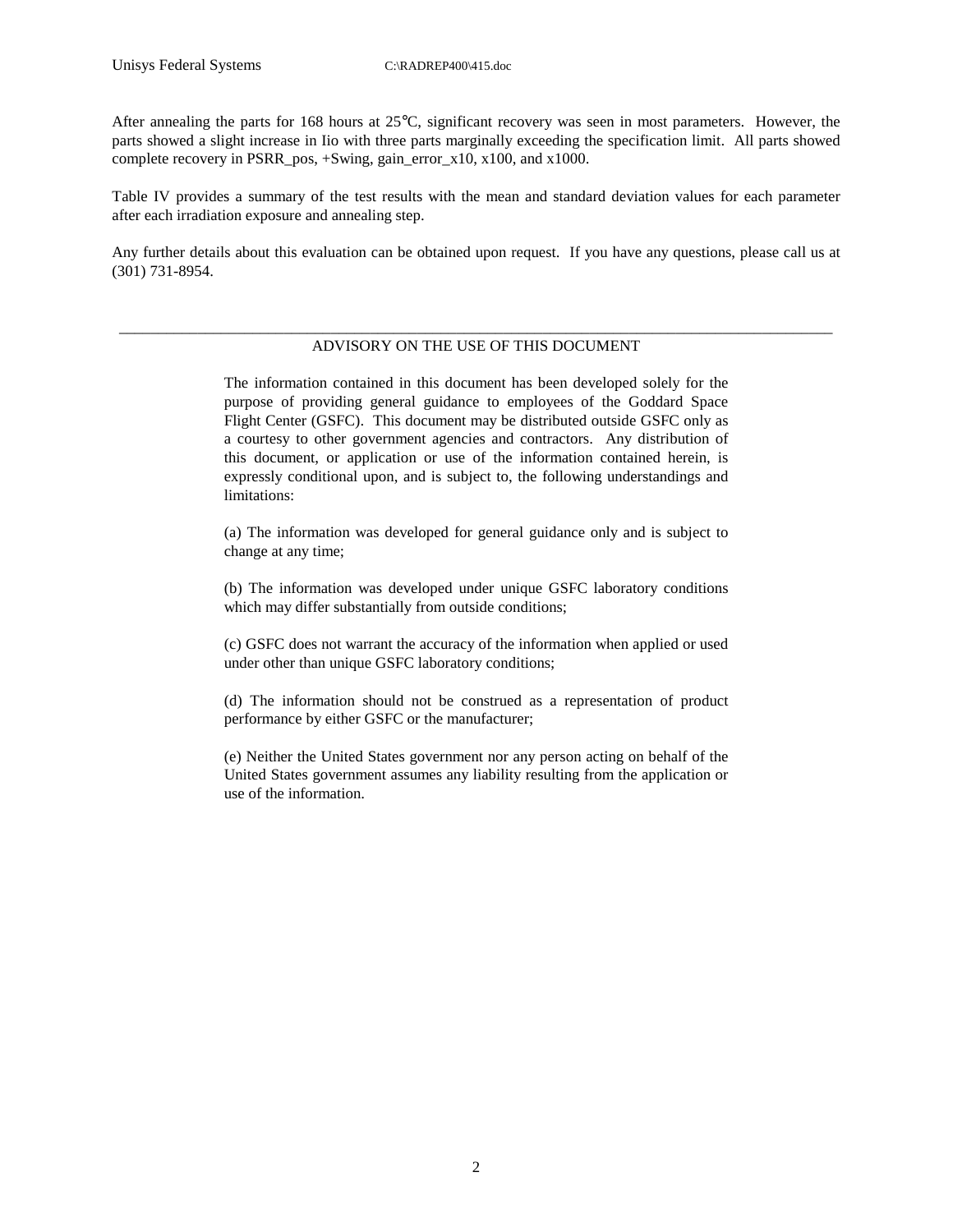### Figure 1. Radiation Bias Circuit for AD620SQ/883B



Notes:

- 1.  $+V_s = +15.0V \pm 0.5V$ .
- 2.  $-V_s = -15.0V \pm 0.5V$ .
- 3.  $V_{IN} = +1.0V$
- 4.  $R = 10k\Omega \pm 5\%, \frac{1}{4}W$ .
- 5. R<sub>G</sub> (Pins 1 and 8) Open  $\rightarrow$  Gain = 1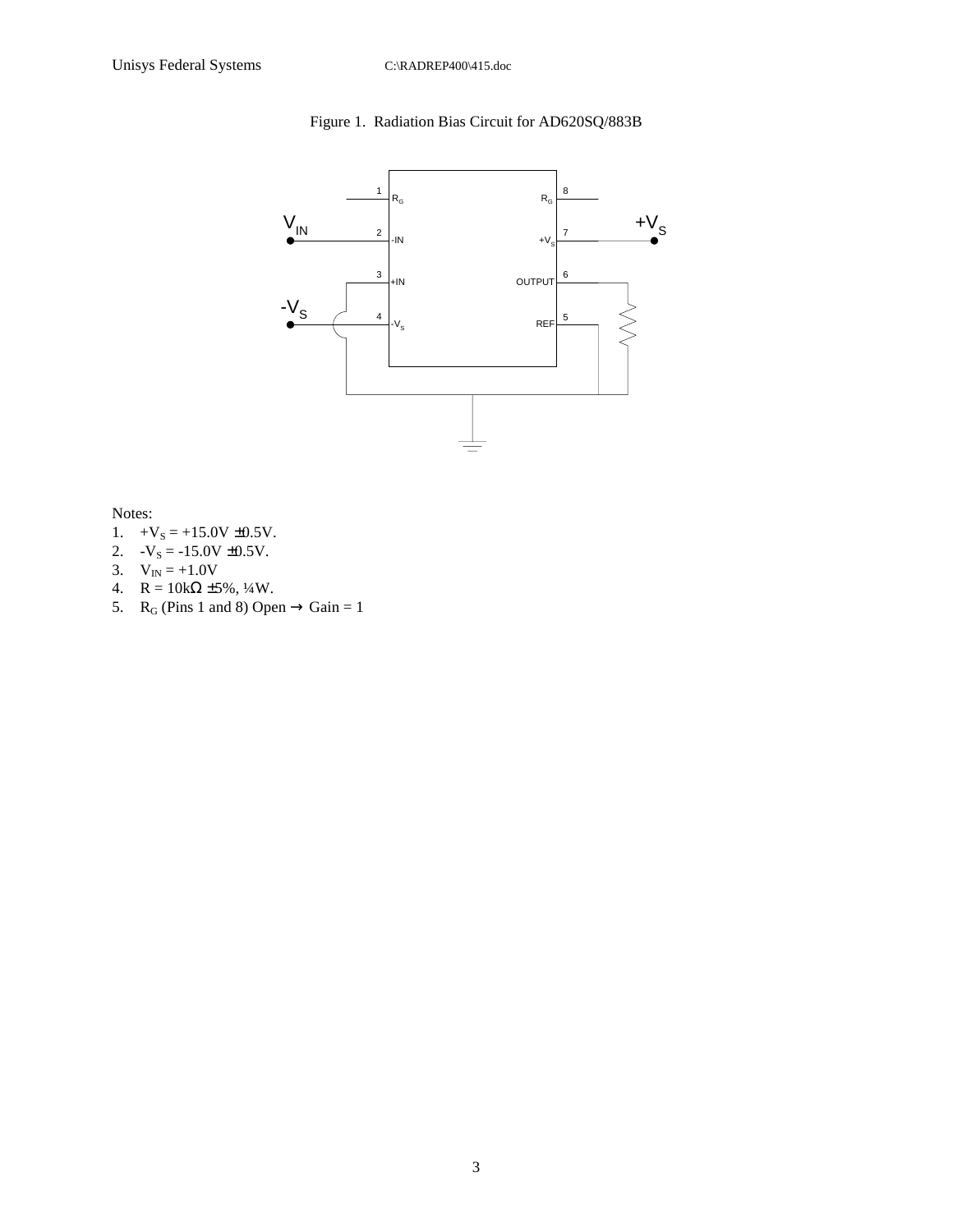| Generic Part Number:                         | AD620                                                    |
|----------------------------------------------|----------------------------------------------------------|
| <b>GLAS Part Number</b>                      | AD620SQ/883B                                             |
| <b>GLAS TID Requirement</b>                  | $25kRads (RDM = 5)$                                      |
| Charge Number:                               | M90432                                                   |
| Manufacturer:                                | <b>Analog Devices</b>                                    |
| Lot Date Code (LDC):                         | 9815                                                     |
| <b>Quantity Tested:</b>                      | 10                                                       |
| Serial Numbers of Control Samples:           | 16, 18                                                   |
| Serial Number of Initial Degradation Sample: | 17                                                       |
| Serial Numbers of Radiation Samples:         | 19, 20, 21, 22, 23, 24, 25                               |
| Part Function:                               | Low Power Instrumentation Amplifier                      |
| Part Technology:                             | Bipolar with super $\beta$ processing in the input stage |
| Package Style:                               | 8 Pin DIP                                                |
| Test Equipment:                              | A540                                                     |
| Test Engineer:                               | S. Norris                                                |

#### TABLE I. Part Information

• The manufacturer for this part guaranteed no radiation tolerance/hardness.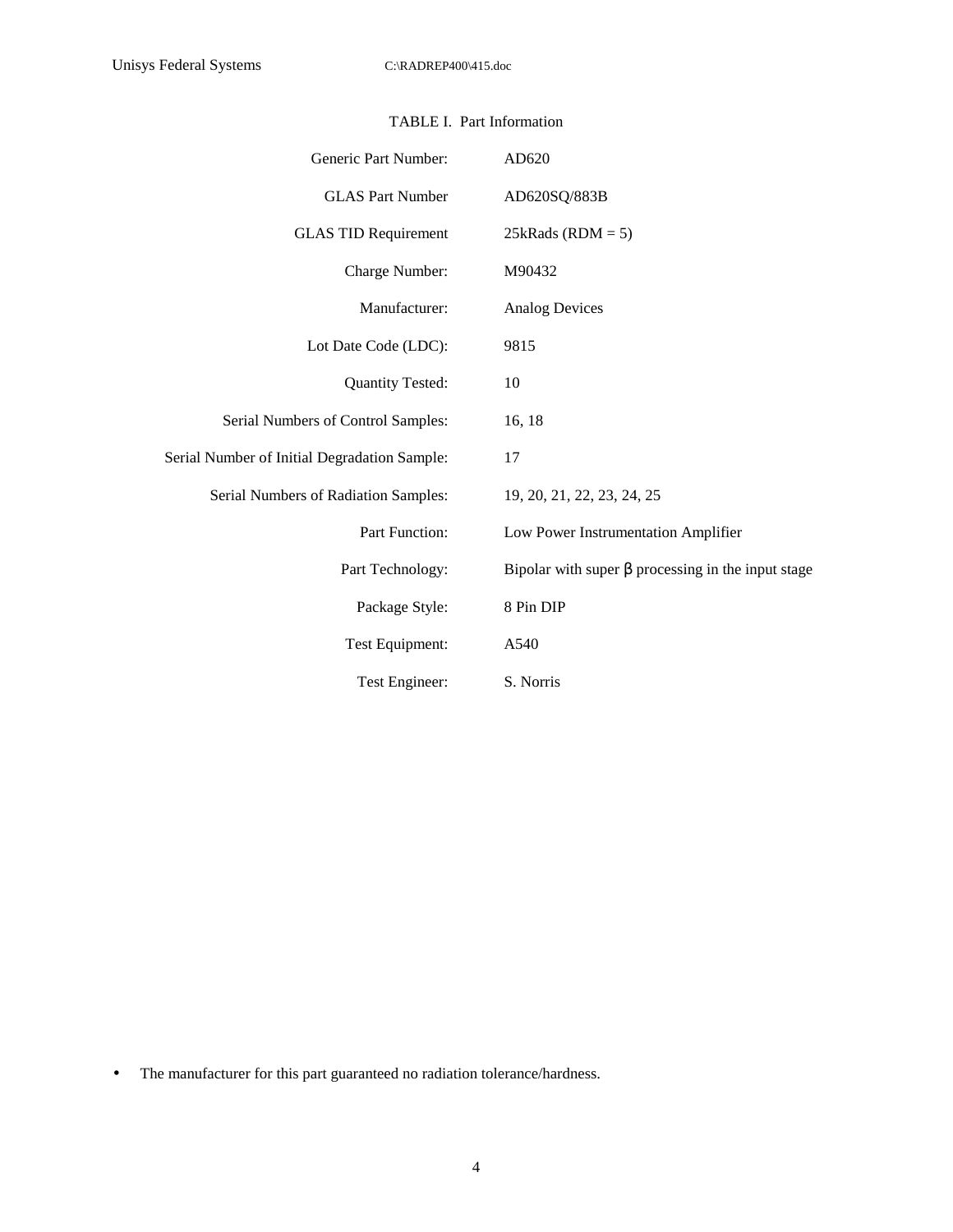| TABLE II. Radiation Schedule for AD620SQ/883B                          |  |
|------------------------------------------------------------------------|--|
|                                                                        |  |
| <b>One Part Test Runs</b>                                              |  |
|                                                                        |  |
|                                                                        |  |
|                                                                        |  |
| <b>All Remaining Parts</b>                                             |  |
|                                                                        |  |
|                                                                        |  |
|                                                                        |  |
|                                                                        |  |
|                                                                        |  |
| Average Dose Rate = 25,000 RADS/174 HOURS=143.7 RADS/HOUR=0.04RADS/SEC |  |

PARTS WERE IRRADIATED AND ANNEALED UNDER BIAS, SEE FIGURE 1.

\* The parts were tested after sitting unbiased for 360 hours due to a severe problem with the A-540.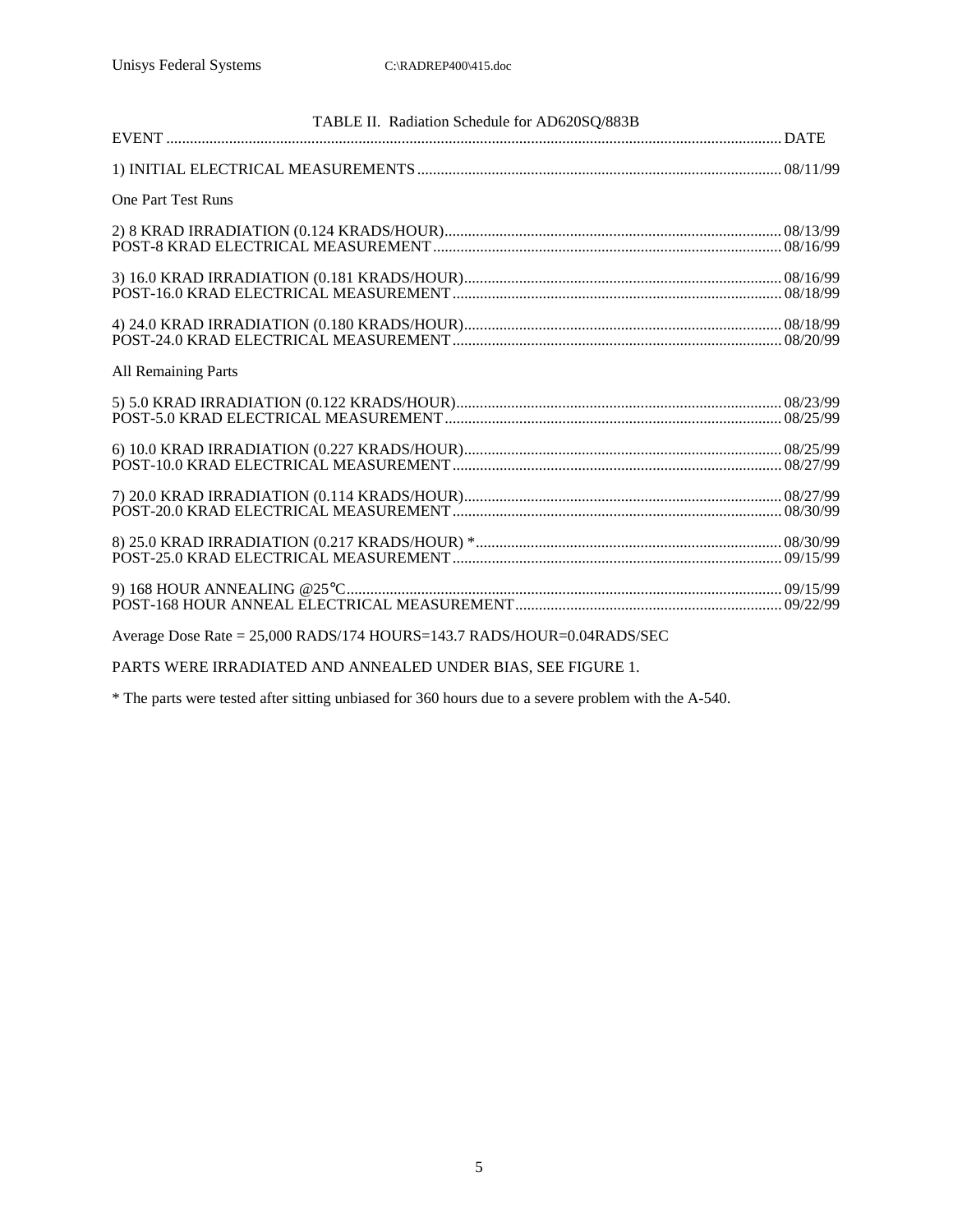| <b>Test</b>             | <b>Spec. Limit</b> |               |         |             |                                   |  |  |  |
|-------------------------|--------------------|---------------|---------|-------------|-----------------------------------|--|--|--|
| #                       | <b>Parameter</b>   | <b>Units</b>  | min     | max         | <b>Test Conditions (2)</b>        |  |  |  |
| 1                       | Iq                 | mA            |         | 1.30        |                                   |  |  |  |
| $\overline{2}$          | <b>Voffset</b>     | μV            | $-125$  | 125         | $V_s = \pm 5V$ to $\pm 15V$       |  |  |  |
| 3                       | $+$ Ib             | nA            | $-2.00$ | <b>2.00</b> |                                   |  |  |  |
| $\overline{\mathbf{4}}$ | -Ib                | nA            | $-2.00$ | 2.00        |                                   |  |  |  |
| 5                       | lio                | nA            | $-1.00$ | 1.00        |                                   |  |  |  |
| 6                       | <b>PSRR_pos</b>    | dB            | 80      |             | $V_s = +2.3V$ to $+18V$           |  |  |  |
| 7                       | <b>PSRR</b> neg    | dB            | 80      |             | $V_s = -2.3V$ to -18V             |  |  |  |
| 8                       | $+$ Swing          | V             | 13.8    |             | $V_s = +2.3V$ to $+5V$ , Gain = 1 |  |  |  |
| 9                       | -Swing             | V             |         | 13.9        | $V_s = -2.3V$ to -5V, Gain = 1    |  |  |  |
| 10                      | <b>Slew_Rate</b>   | $V/\mu s$     | 0.750   |             |                                   |  |  |  |
| A                       | gain_error_x1      | $\%$          | $-0.10$ | 0.10        | $V_{\text{OUT}} = \pm 10V$        |  |  |  |
| B                       | gain_error_x10     | $\frac{6}{6}$ | $-0.30$ | 0.30        | $V_{\text{OUT}} = \pm 10 V$       |  |  |  |
| $\mathbf{C}$            | gain_error_x100    | $\frac{0}{0}$ | $-0.30$ | 0.30        | $V_{\text{OUT}} = \pm 10V$        |  |  |  |
| D                       | gain_error_x1000   | $\frac{0}{0}$ | $-0.70$ | 0.70        | $V_{\text{OUT}} = \pm 10V$        |  |  |  |

## Table III. Electrical Characteristics AD620SQ/883B (1)

Notes:

(1) These are the manufacturer's non-irradiated data sheet specification limits. The manufacturer provided no postirradiation limits at the time the tests were performed.

(2)  $V_s = \pm 15V$  and  $R_L = 2k\Omega$  unless otherwise noted.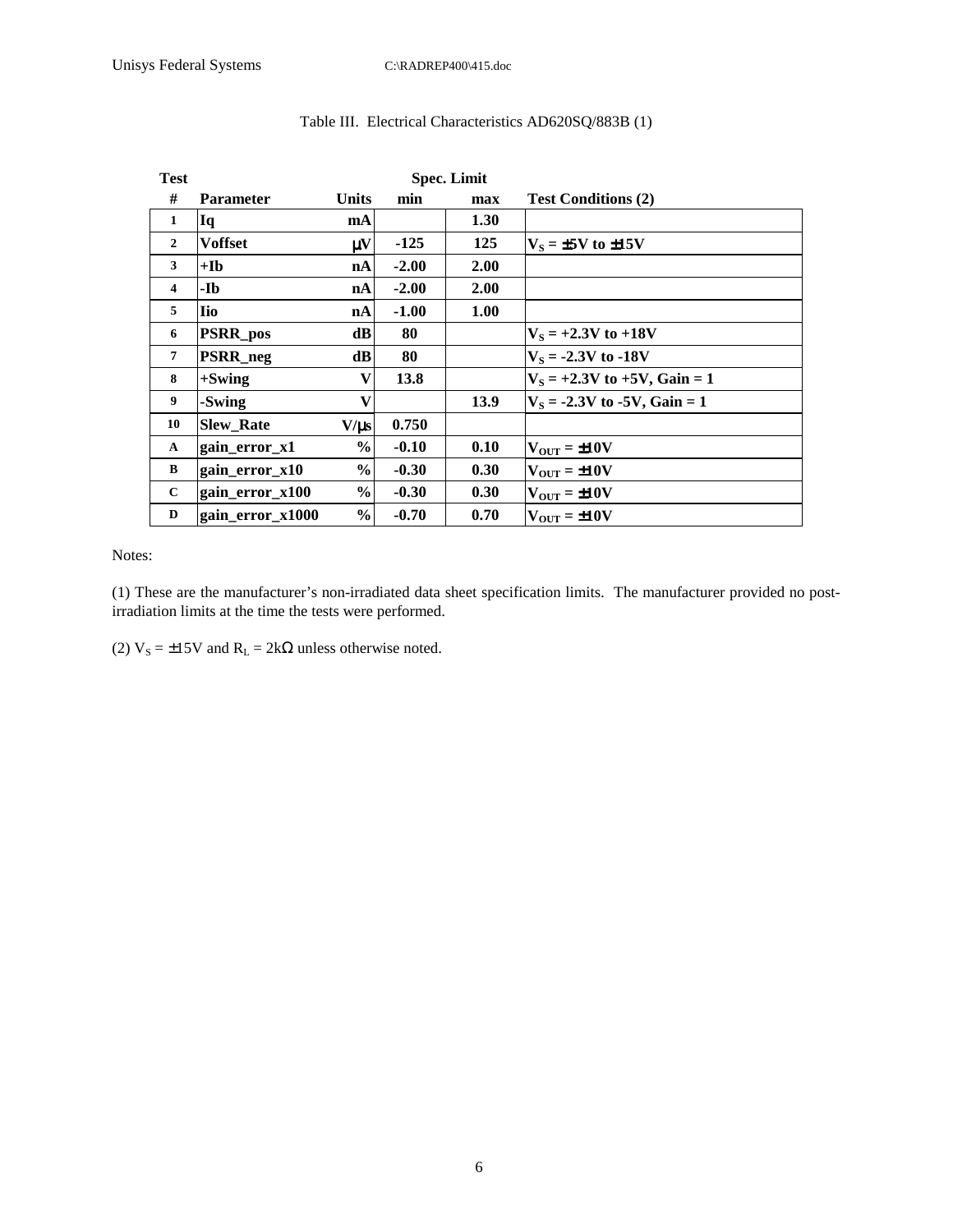| TABLE IV: Summary of Electrical Measurements after Total Dose Exposures and Annealing for AD620SQ/883B (1) |  |  |
|------------------------------------------------------------------------------------------------------------|--|--|
|------------------------------------------------------------------------------------------------------------|--|--|

|              |                       |               |         |                  |                |              | <b>Total Dose Exposure (kRads Si)</b> |              |         |          |             |              | <b>Annealing</b> |                    |                          |              |
|--------------|-----------------------|---------------|---------|------------------|----------------|--------------|---------------------------------------|--------------|---------|----------|-------------|--------------|------------------|--------------------|--------------------------|--------------|
|              |                       |               |         |                  | <b>Initial</b> |              | 5.0<br>10.0                           |              |         |          | <b>20.0</b> |              |                  | $25.0 + 360$ hours |                          |              |
| <b>Test</b>  |                       |               |         | Spec. Lim. $(2)$ |                |              |                                       |              |         |          |             |              | unbiased         |                    | @25 $\mathrm{^{\circ}C}$ |              |
| #            | <b>Parameters</b>     | <b>Units</b>  | min     | max              | mean           | sd           | mean                                  | sd           | mean    | sd       | mean        | sd           | mean             | sd                 | mean                     | sd           |
|              | Iq                    | mA            |         | 1.30             | 0.96           | 0.01         | 0.95                                  | 0.02         | 0.90    | 0.02     | 0.91        | 0.02         | 0.86             | 0.02               | 0.89                     | 0.02         |
| $\mathbf{2}$ | <b>Voffset</b>        | 2V            | $-125$  | 125              | $-42$          | 0.7          | $-42$                                 | 0.6          | $-38$   | 0.7      | $-39$       | 0.9          | $-29$            | 3.4                | $-39$                    | 0.9          |
| 3            | $+$ <b>I</b> $\bf{b}$ | nA            | $-2.00$ | 2.00             | $-0.65$        | 0.06         | 1.73                                  | 0.31         | 7.25    | 2.77     | 26          | 6.7          | >212             |                    | 33                       | 7.7          |
| 4            | -Ib                   | nA            | $-2.00$ | 2.00             | $-0.64$        | 0.04         | 1.85                                  | 0.34         | 7.16    | 2.23     | 26          | 6.8          | >212             |                    | 33                       | 8.3          |
| 5            | lio                   | nA            | $-1.00$ | 1.00             | 0.03           | 0.03         | 0.16                                  | 0.06         | 0.35    | 0.30     | 0.41        | 0.44         | 0.80             | 0.03               | 1.01                     | 0.79         |
| 6            | <b>PSRR_pos</b>       | $\mathbf{dB}$ | 80      |                  | 126            | 5.7          | 132                                   | 10.3         | 100     | 4.9      | 104         | 2.3          | 76               | 2.2                | 98                       | 5.9          |
| 7            | <b>PSRR_neg</b>       | $\mathbf{dB}$ | 80      |                  | 135            | 12.8         | 132                                   | 6.4          | 125     | 6.0      | 131         | <b>13.0</b>  | 105              | 6.8                | 128                      | 11.9         |
| 8            | $+$ Swing             | $\mathbf{V}$  | 13.8    |                  | 14.6           | $\mathbf{0}$ | 14.1                                  | $\mathbf{0}$ | 14.1    | 0.1      | 14.1        | 0.1          | 13.4             | 1.7                | 14.5                     | 0.1          |
| 9            | -Swing                | $\mathbf{V}$  |         | 13.9             | $-14.3$        | $\mathbf{0}$ | $-14.3$                               | $\mathbf{0}$ | $-14.3$ | $\bf{0}$ | $-14.3$     | $\mathbf{0}$ | $-14.8$          | 0.4                | $-15.2$                  | $\mathbf{0}$ |
| 10           | <b>Slew Rate</b>      | V/?s          | 0.750   |                  | 1.371          | 0.078        | 1.274                                 | 0.091        | 1.462   | 0.114    | 1.313       | 0.202        | 1.562            | 0.188              | 1.474                    | 0.052        |
| A            | gain_error_x1         | $\%$          | $-0.10$ | 0.10             | 0.005          | 0.003        | 0.005                                 | 0.003        | 0.081   | 0.190    | 0.110       | 0.259        | (4)              |                    | 0.342                    | 0.322        |
| B            | gain_error_x10        | $\frac{0}{0}$ | $-0.30$ | 0.30             | 0.14           | 0.01         | 0.03                                  | 0.01         | $-0.01$ | 0.01     | 0.03        | 0.02         | 0.08             | 0.10               | $-0.12$                  | 0.04         |
| $\mathbf C$  | gain_error_x100       | $\frac{0}{0}$ | $-0.30$ | 0.30             | 0.21           | 0.01         | 0.16                                  | 0.02         | 0.16    | 0.01     | 0.16        | 0.02         | (4)              |                    | 0.16                     | 0.01         |
| D            | gain_error_x1000      | $\frac{0}{0}$ | $-0.70$ | 0.70             | $-0.07$        | 0.04         | $-0.19$                               | 0.04         | $-0.16$ | 0.06     | $-0.19$     | 0.05         | (4)              |                    | $-0.22$                  | 0.19         |

Notes:

(1) The mean and standard deviation values were calculated over the seven parts irradiated in this testing. The control samples remained constant throughout testing and are not included and

(2) These are manufacturer's pre-irradiation data sheet specification limits. No post-irradiation limits were provided by the manufacturer at the time the tests were performed.

(3) nP/mF means that n parts passed this test and m parts failed. This is done is cases where the range is so extreme that the mean and standard deviation loose all meaning.

(4) The A540 was down for some time before these measurements were made. One of the new test cards was not functioning optimally, making these measurements unreliable at this dos The problem was fixed prior to the final annealing measurement.

**Radiation sensitive parameters: +Ib, -Ib, PSRR\_pos, +Swing, gain\_error (all).**